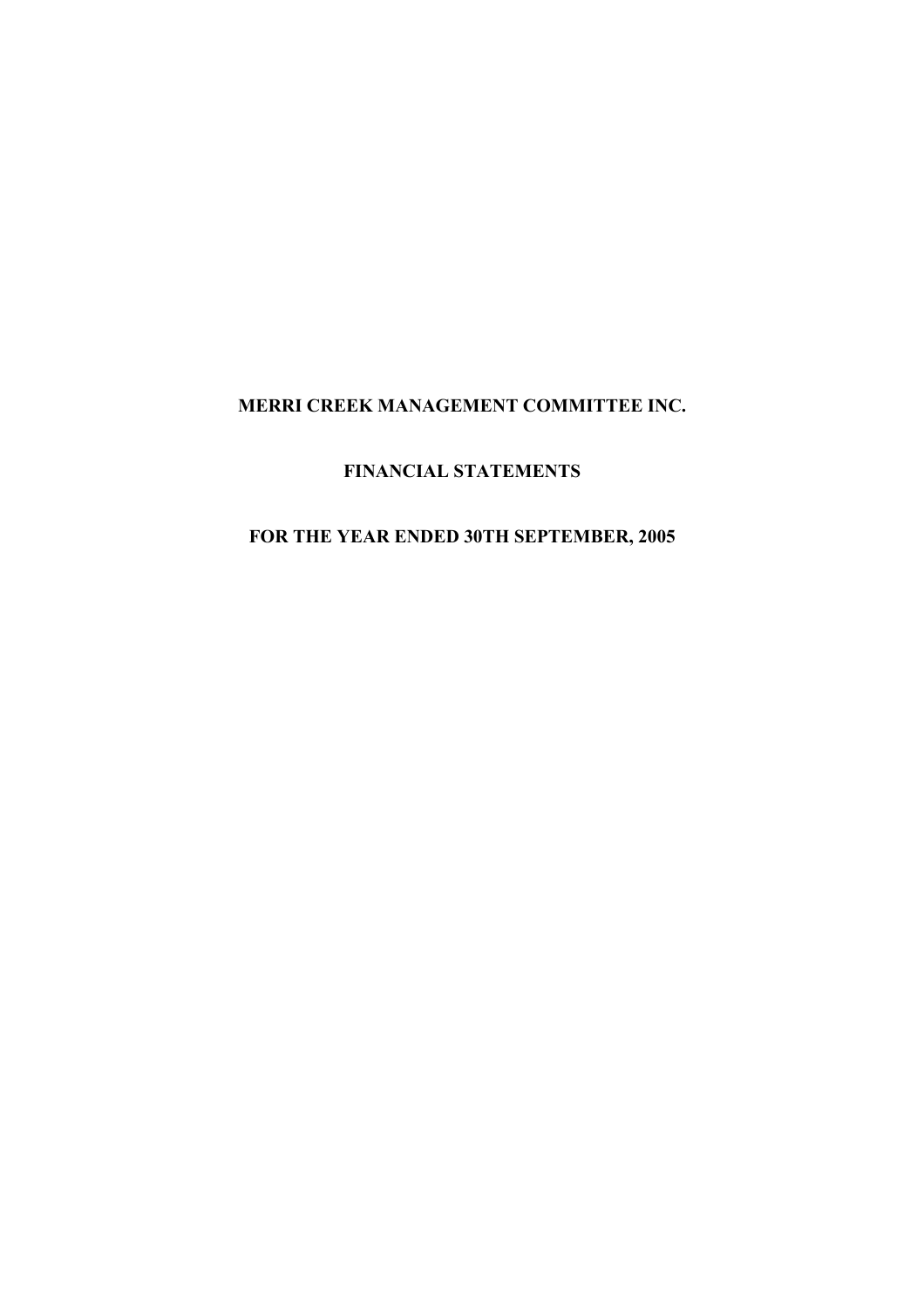# **INDEX TO FINANCIAL STATEMENTS**

# **FOR THE YEAR ENDED 30TH SEPTEMBER, 2005**

| 1. | Auditor's Report                  | Page $2 - 3$ |
|----|-----------------------------------|--------------|
| 2  | <b>Balance Sheet</b>              | Page 4       |
| 3. | Statement of Income & Expenditure | Page 5       |
| 4. | Notes to the Financial Statements | Page $6 - 9$ |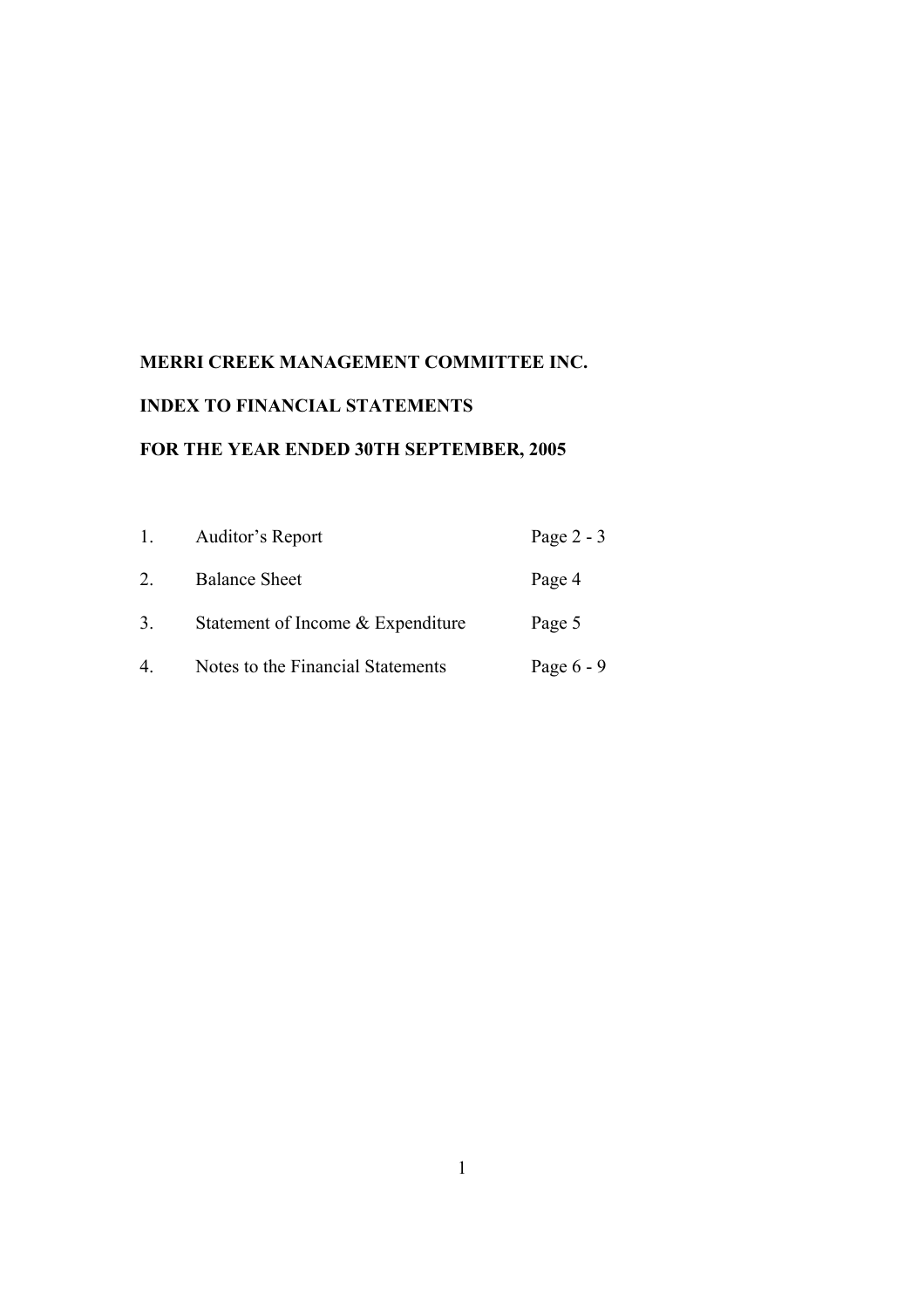#### **INDEPENDENT AUDITOR'S REPORT**

#### **TO THE MEMBERS OF**

#### **MERRI CREEK MANAGEMENT COMMITTEE INC.**

#### **FOR THE YEAR ENDED 30TH SEPTEMBER, 2005**

#### **SCOPE**

I have audited the attached special purpose financial report comprising the Balance Sheet as at 30th September, 2005 and the Income and Expenditure Statement and Notes to the Accounts for the year then ended. The entity's Committee of Management is responsible for the preparation and presentation of the financial report and the information contained therein, and have determined that the accounting policies used are consistent with the financial reporting requirements of the entity's constitution and are appropriate to meet the needs of the members. I have conducted an independent audit of the financial report in order to express an opinion to the members of the entity on its preparation and presentation.

No opinion is expressed as to whether the accounting policies used are appropriate to the needs of the members.

The financial report has been prepared for distribution to members for the purpose of fulfilling the Committee of Management's financial reporting responsibilities under the entity's constitution. I disclaim any assumption of responsibility for any reliance on this report or on the financial report to which it relates to any person other than the members, or for any purpose other than that for which it was prepared.

My audit has been conducted in accordance with Australian Auditing Standards. My procedures included examination, on a test basis, of evidence supporting the amounts and other disclosures in the financial report and the evaluation of significant accounting estimates. These procedures have been undertaken to form an opinion as to whether, in all material respects, the financial report is presented fairly in accordance with the accounting policies described in Note 1 to the financial statements. (These policies do not require the application of all Statements of Accounting Concepts and Accounting Standards.)

The audit opinion expressed in this report has been formed on the above basis.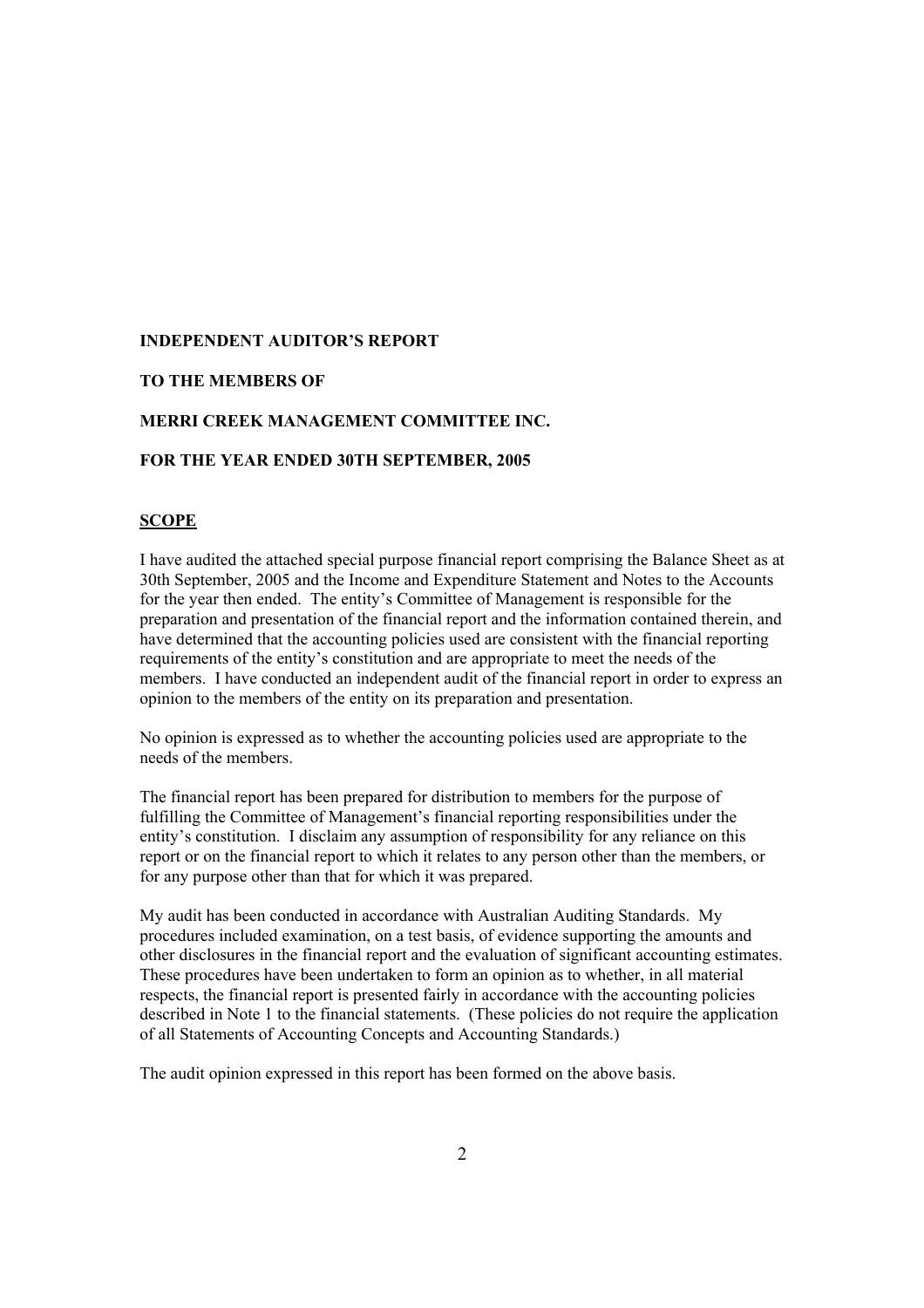# **INDEPENDENT AUDITOR'S REPORT**

# **TO THE MEMBERS OF**

### **MERRI CREEK MANAGEMENT COMMITTEE INC.**

#### **FOR THE YEAR ENDED 30TH SEPTEMBER, 2005 (cont'd)**

#### **QUALIFICATION**

Nil.

#### **AUDIT OPINION**

In my opinion, subject to the qualification noted above, the financial report presents fairly in accordance with the accounting policies described in Note 1 to the financial statements the results of the operations of MERRI CREEK MANAGEMENT COMMITTEE INC. for the year ended 30th September, 2005.

Dated at Lower Plenty: 11<sup>th</sup> November, 2005

**FRED GERARDSON Chartered Accountant Registered Company Auditor**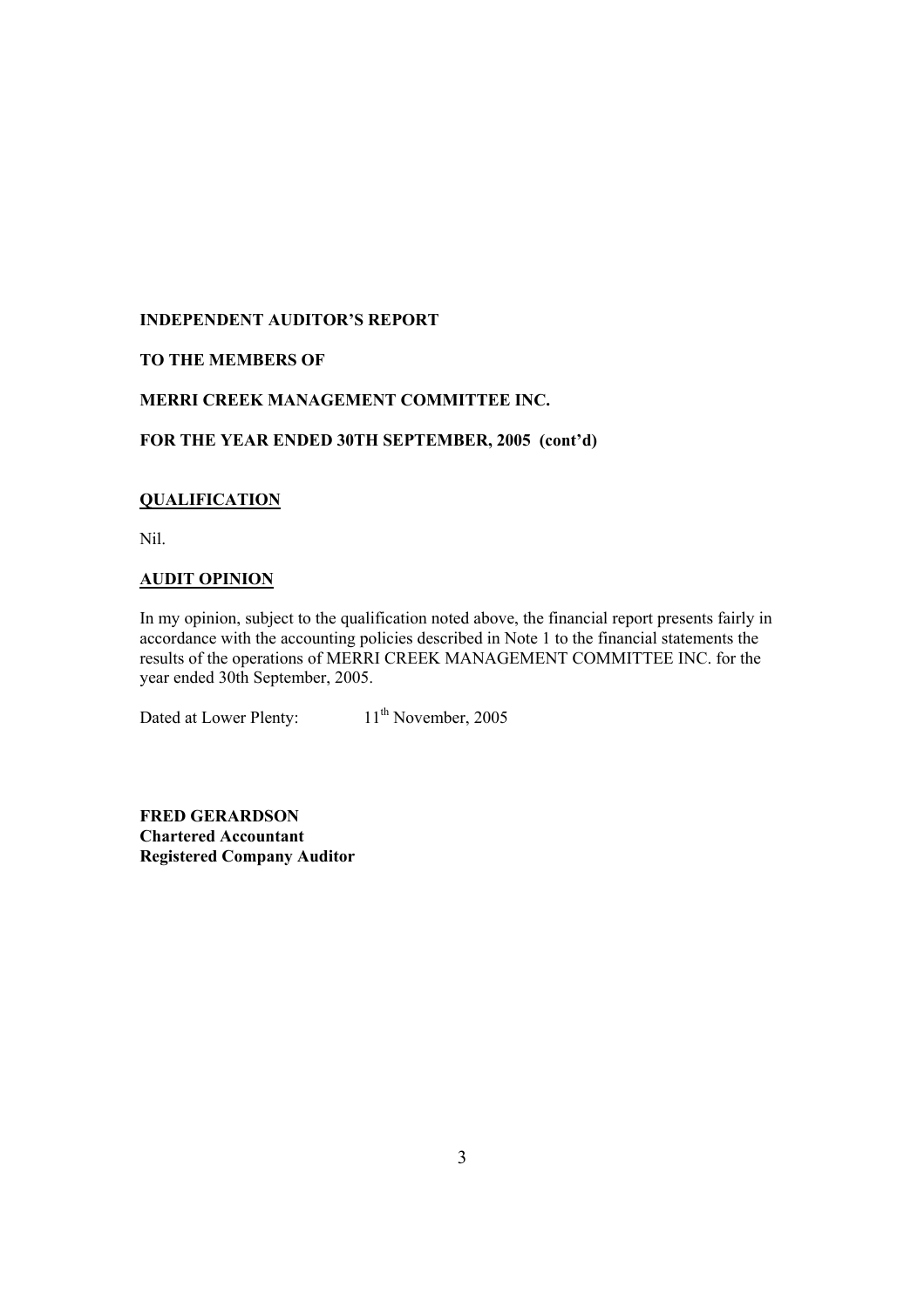#### **BALANCE SHEET**

#### **AS AT 30TH SEPTEMBER, 2005**

|                              | NOTE | 2005      | 2004      |
|------------------------------|------|-----------|-----------|
| EQUITY:                      |      |           |           |
| Retained Funds - Start       |      | 286,873   | 273,809   |
| Add Surplus / (Deficit)      |      | 2,779     | 13,064    |
|                              |      |           |           |
| Retained Funds - End         |      | \$289,652 | \$286,873 |
| Represented By:              |      |           |           |
| <b>CURRENT ASSETS:</b>       |      |           |           |
| Cash at Bank                 | 2    | 290,529   | 343,133   |
| Bonds                        |      | 780       | 780       |
| Sundry Debtors & Prepayments |      | 135,269   | 67,280    |
|                              |      | 426,578   | 411,193   |
| FIXED ASSETS:                | 1(b) |           |           |
| Computer Equipment - @ Cost  |      | 12,978    | 12,978    |
| Less Prov'n for Depreciation |      | (7, 665)  | (4, 192)  |
| Plant & Equipment - @ Cost   |      | 13,763    | 13,763    |
| Less Prov'n for Depreciation |      | (13, 763) | (13, 763) |
| Buildings                    |      | 14,180    | 14,180    |
| Less Prov'n for Depreciation |      | (14, 180) | (14, 180) |
| Vehicles - @ Cost            |      | 178,324   | 143,508   |
| Less Prov'n for Depreciation |      | (26, 542) | (41,066)  |
|                              |      | 157,095   | 111,228   |
| Total Assets:                |      | 583,673   | 522,421   |
| Less:                        |      |           |           |
| CURRENT LIABILITIES:         |      |           |           |
| Advanced Receipts            |      | 142,927   | 99,239    |
| Trade & Sundry Creditors     |      | 91,701    | 66,496    |
| Provisions for Leave         | 1(c) | 59,393    | 69,813    |
| Total Liabilities:           |      | 294,021   | 235,548   |
| NET ASSETS:                  |      | \$289,652 | \$286,873 |
|                              |      |           |           |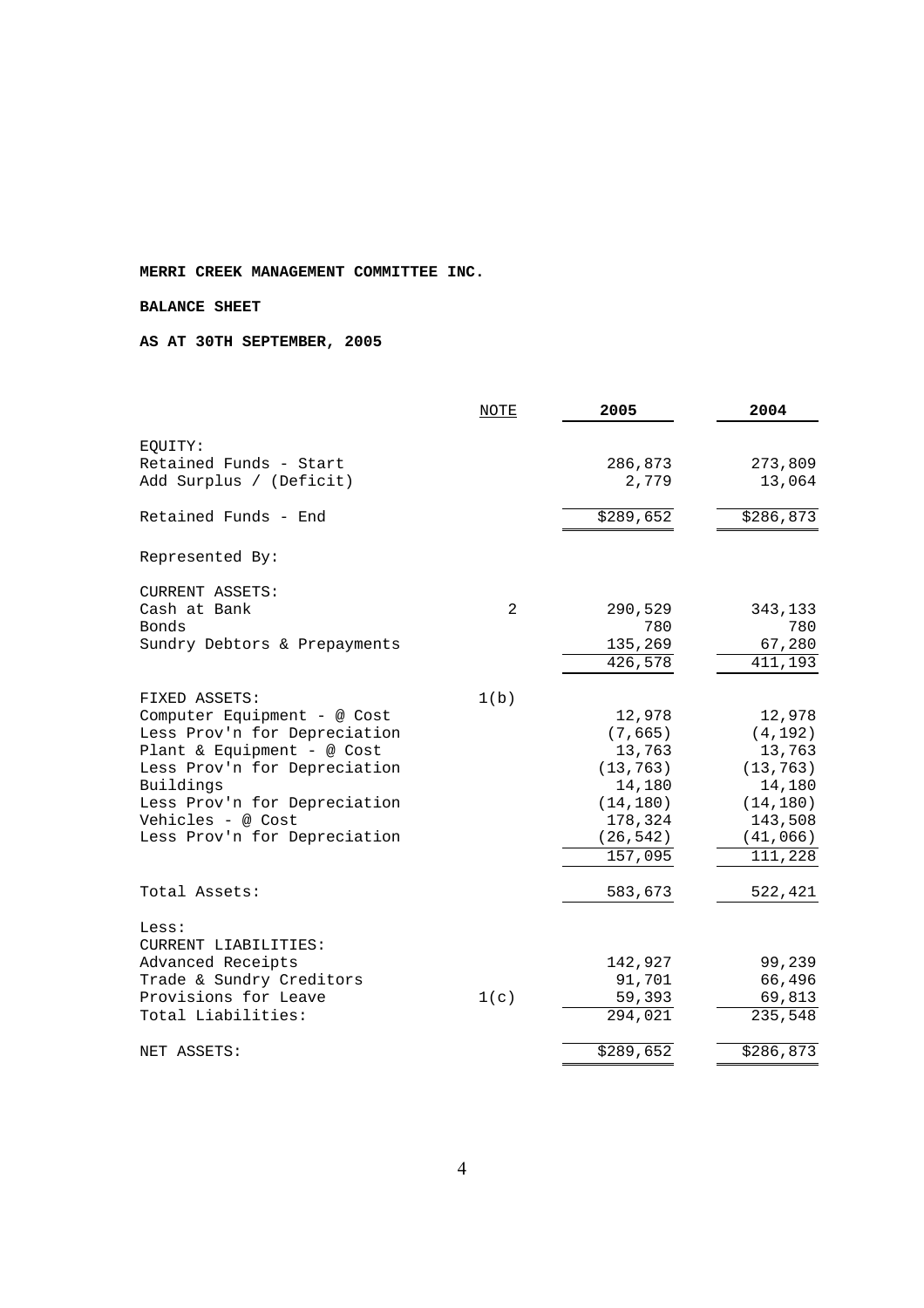#### **STATEMENT OF INCOME & EXPENDITURE**

**FOR THE TWELVE MONTHS ENDED 30TH SEPTEMBER, 2005** 

|                                | NOTE | 2005                 | 2004     |
|--------------------------------|------|----------------------|----------|
| INCOME:                        |      |                      |          |
| Grants                         | 1(e) |                      |          |
| Municipalities                 |      | 371,602              | 370,500  |
| Other Government               |      | 26,000               | 18,687   |
| Non Government                 |      | 162,391              | 37,250   |
| Contracts                      |      | 394,414              | 442,970  |
| Interest Received              |      | 19,734               | 16,015   |
| Profit on Sale of Fixed Assets |      | 9,472                | 50       |
| Sale of Publications           |      | 1,429                | 1,193    |
| Environment Fund Donations     |      | 200                  |          |
| Sundry Income                  |      | 1,450                | 6,002    |
| Total Income:                  |      | $\overline{986,692}$ | 892,667  |
| LESS EXPENDITURE:              |      |                      |          |
| Wages & Salaries               |      | 678,543              | 547,010  |
| Salaries Oncosts               | 1(c) | 80,737               | 68,468   |
| Materials & Plant Hire         |      | 80,085               | 84,453   |
| Vehicle Running                |      | 20,354               | 11,637   |
| Admin, Project & General       |      | 116,773              | 140,207  |
| Environment Fund Disbursements |      |                      |          |
| Provisions                     |      |                      |          |
| Depreciation                   | 1(b) | 17,840               | 13,211   |
| Annual & Long Service Leave    | 1(c) | (10, 419)            | 14,617   |
| Total Expenditure:             |      | 983, 913             | 879,603  |
| NET SURPLUS / (DEFICIT):       |      | \$2,779              | \$13,064 |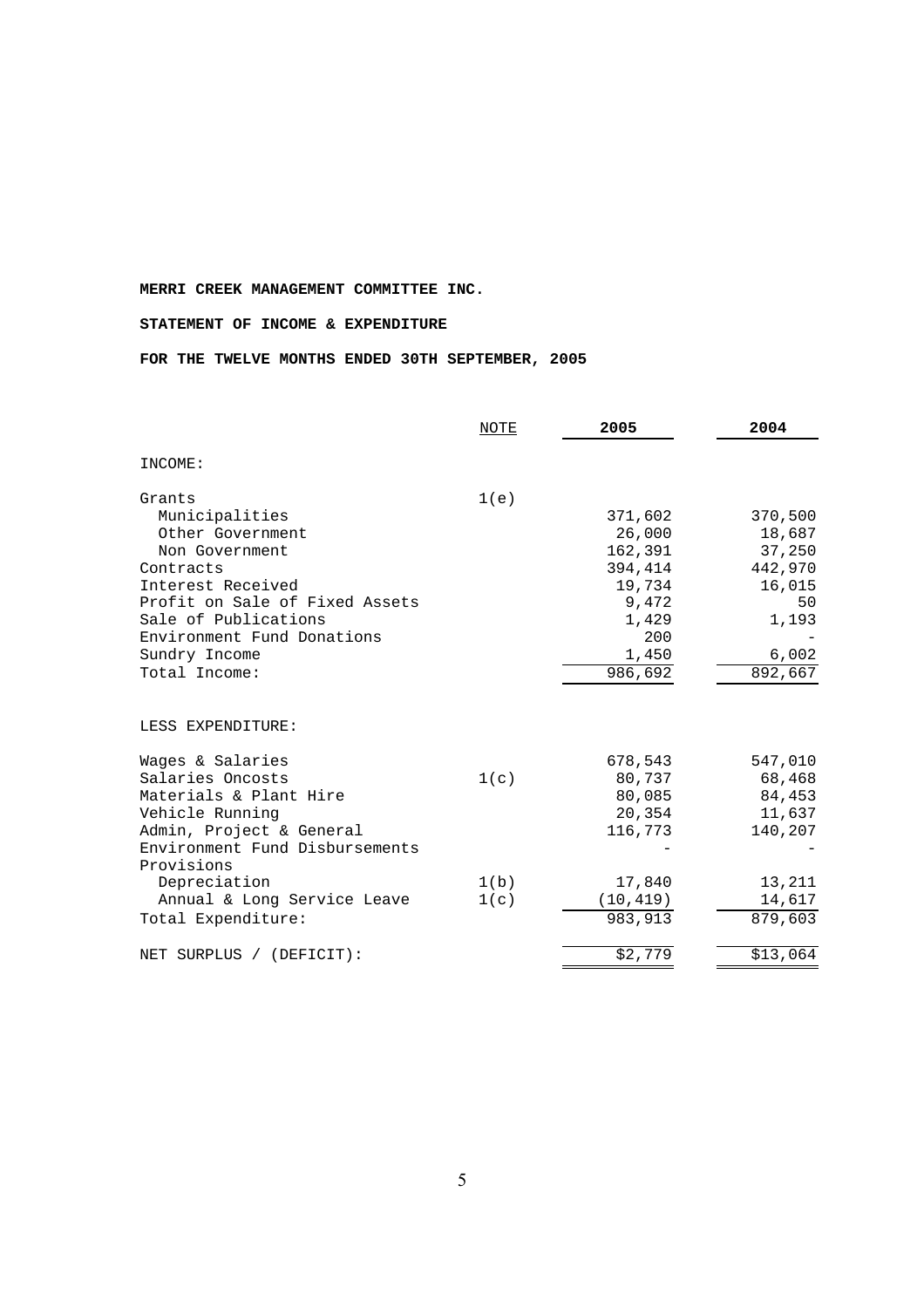# **NOTES TO THE FINANCIAL STATEMENTS**

# **FOR THE YEAR ENDED 30TH SEPTEMBER, 2005**

# NOTE 1 - SIGNIFICANT ACCOUNTING POLICIES

This special purpose financial report has been prepared for distribution to the members to fulfil the Committee of Management's financial reporting requirements under the entity's constitution. The accounting policies are consistent with those provided in previous years unless otherwise stated and are, in the opinion of the Committee of Management, appropriate to meet the needs of members.

(a) Basis of Accounting

The Balance Sheet and Income and Expenditure Statement have been prepared on an accruals basis under the convention of historical cost accounting.

(b) Depreciation of Non-Current Assets

All non-current assets having a limited useful life are systematically depreciated over their useful lives in a manner which reflects the consumption of the service potential embodied in those assets.

Minor Assets:

Assets with a purchase price under \$2,000 are expended in the year of purchase.

Computers:

Depreciated 40% of purchase price in first year followed by straight line to Nil over the next three years.

Motor Vehicles:

Depreciated straight line over their useful life to the entity (usually 5 years) after allowing for the estimated residual value at the end of that useful life.

This statement is to be read in conjunction with the attached auditor's report.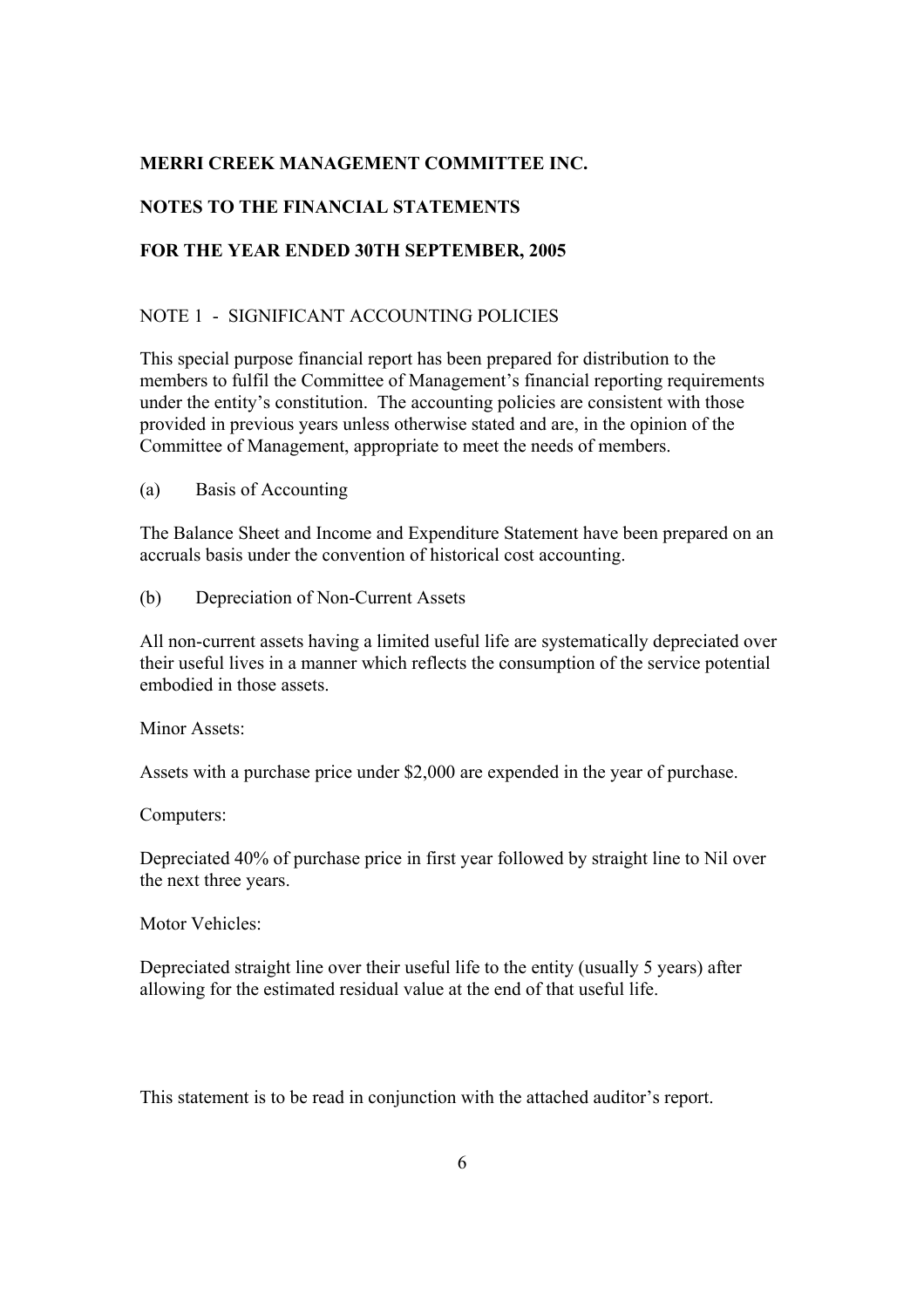# **NOTES TO THE FINANCIAL STATEMENTS**

# **FOR THE YEAR ENDED 30TH SEPTEMBER, 2005 (cont'd)**

### NOTE 1 - Significant Accounting Policies (cont'd)

(c) Employee Entitlements

Employee entitlements are accrued on a pro rata basis for annual leave and long service leave in respect of services provided by employees up to the reporting date. Such accruals are assessed as at each reporting date, having regard to current awards, rates of pay and other factors including employee departures and their periods of service.

The superannuation for the reporting period is made up of the statutory contribution the Committee makes in accordance with local government regulations to the superannuation plan which provides benefits to its employees.

(d) Investments

Investments are valued at cost. Interest revenues are recognised as they accrue.

(e) Grants, donations and other contributions

Grants, donations and other contributions are recognised as cash in hand when the Committee obtains control over the assets comprising the contributions and as income in the period in which the related expenditure is to take place.

Control over granted receipts is normally obtained upon their receipt or upon notification that a grant has been secured.

Unrealised contributions over which the Committee has control are recognised as receivables.

Contributions received in advance and which are to be wholly or partly expended in the following period are accrued as advanced receipts.

This statement is to be read in conjunction with the attached auditor's report.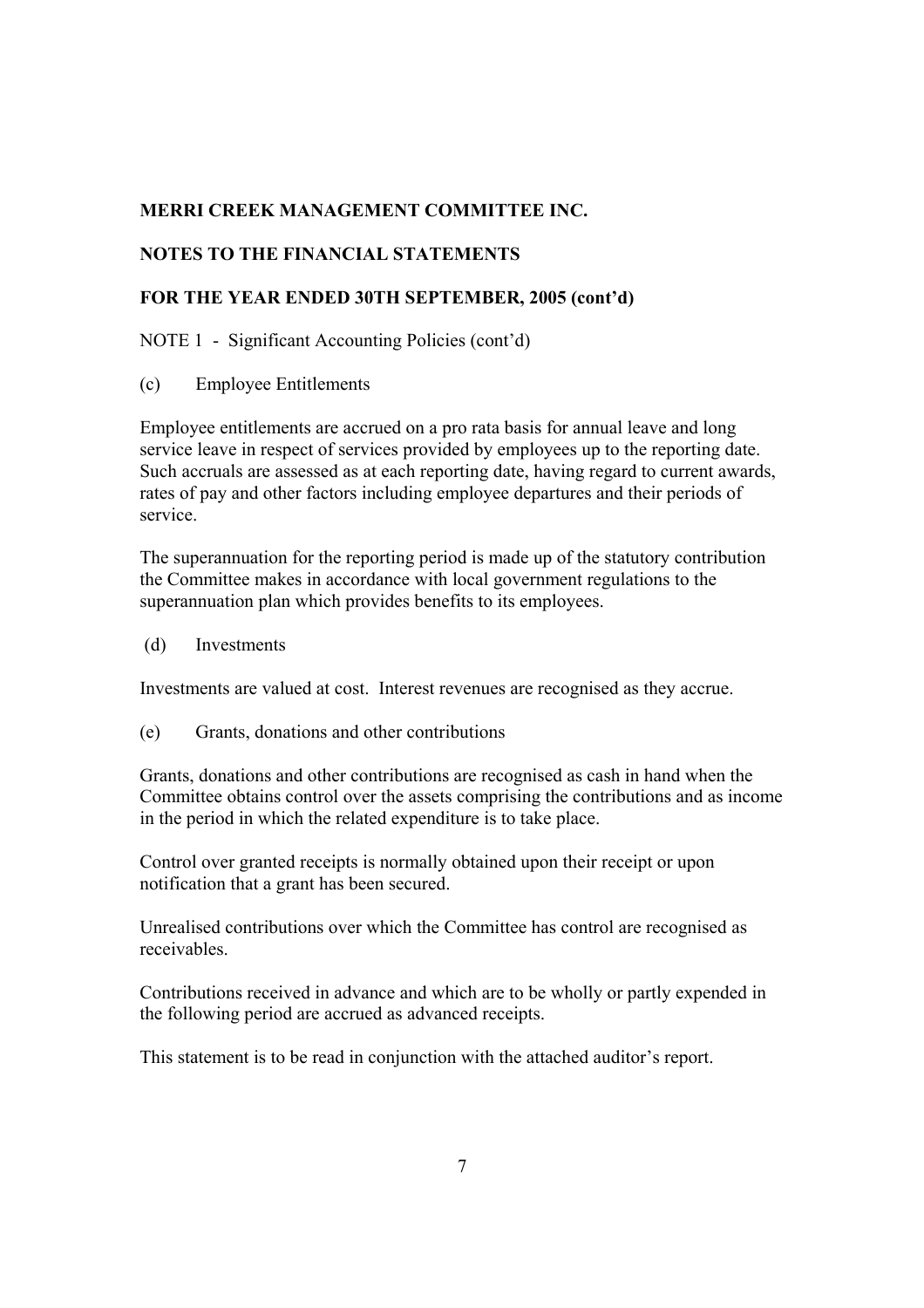**NOTES TO THE FINANCIAL STATEMENTS (cont'd)** 

|                                                                                                                      | 2005                          | 2004                           |
|----------------------------------------------------------------------------------------------------------------------|-------------------------------|--------------------------------|
| NOTE 2 - STATEMENT OF CASH FLOWS                                                                                     |                               |                                |
| Cash Flows from Operating<br>Activities                                                                              |                               |                                |
| Receipts<br>Payments<br>Net cash from operating activities                                                           | 952,919<br>(951,287)<br>1,632 | 911,543<br>(864,086)<br>47,457 |
| Cash Flows from Investing<br>Activities                                                                              |                               |                                |
| Proceeds from sale of vehicles and eqpt<br>Payments for vehicles and equipment<br>Net cash from investing activities | 40,057<br>94,293<br>(54,236)  | 50<br>10,625<br>(10, 575)      |
| Net Increase / (Decrease) in Cash Held<br>Cash at beginning of the financial year                                    | (52, 604)<br>343,133          | 36,882<br>306,251              |
| Cash at the end of the financial year                                                                                | 290,529                       | 343,133                        |

#### **Reconciliation of Cash**

For the purposes of the Statement of Cash Flows, cash includes cash on hand, cash at banks and investments in money market institutions. Cash at the end of the financial year as shown in the Statement of Cash Flows is reconciled to the related items in the Balance Sheet as follows:

| Operating Accounts            | 234,119 | 273,511 |
|-------------------------------|---------|---------|
| Environment Fund Account      | 3.942   | 3,529   |
| Term Deposit - Bendigo Bank   | 12,299  | 11,698  |
| Cheque Account - Bendigo Bank | 4,250   | 1,137   |
| Long Service Leave Account    | 35,919  | 53,258  |
|                               | 290,529 | 343,133 |